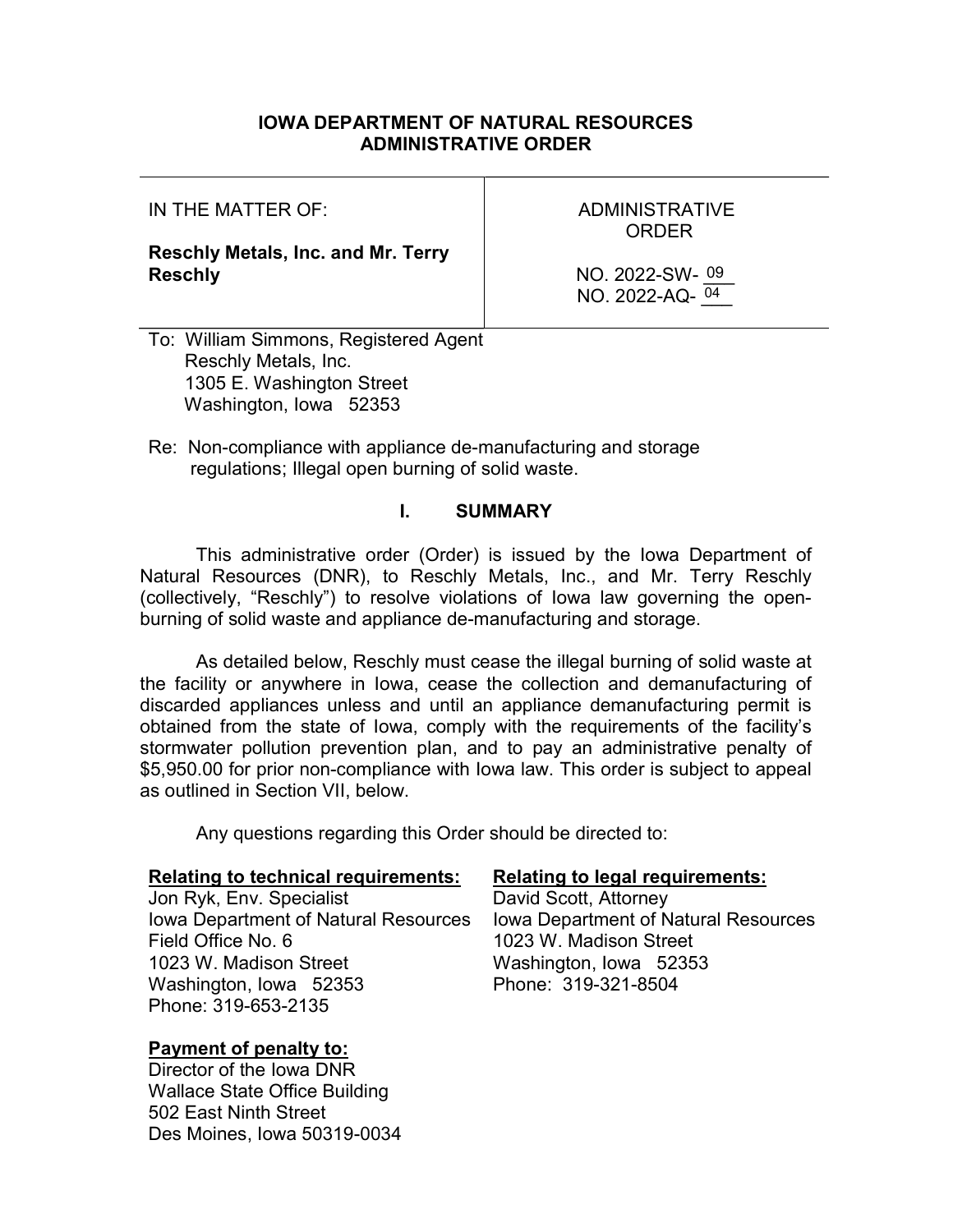## II. JURISDICTION

This Order is issued pursuant to Iowa Code § 455B.307(2), which authorizes the Director of the DNR to issue any order necessary to secure compliance with or prevent a violation of Iowa Code chapter 455B, Division IV, Part 1 (solid waste) and the rules promulgated or permits issued pursuant thereto; Iowa Code §§ 455B.134(9) and 455B.138(1), which authorize the Director to issue any order necessary to secure compliance with or prevent a violation of Iowa Code chapter 455B, Division II (air quality), and the rules promulgated or permits issued pursuant to that Division; and, Iowa Code § 455B.109 and 567 Iowa Administrative Code (IAC) 10, which authorize the Director to assess administrative penalties.

## III. STATEMENT OF FACTS

The following facts are relevant to this matter:

1. The Reschly facility consists of a scrap yard located at 2792 Palm Avenue in rural Washington Township, Washington County, Iowa. The facility operates under the name "Reschly Metals, Inc." and is registered with the Iowa Secretary of State under that same name. The registered agent is identified as William A. Simmons. The Washington County Assessor's Office indicates that the property itself is under the ownership of Terry Reschly.

2. On October 5, 2021, DNR Field Office (FO) 6 staff received a complaint alleging that burning had been occurring at 2792 Palm Avenue for the past couple of days, primarily in the morning. The complaint further alleged that the burning was creating thick, black smoke.

3. On Wednesday, October 6, 2021, DNR FO6 staff investigated the complaint and observed evidence of open burning, the illegal disposal of solid waste, and the illegal storage and demanufacturing of appliances. DNR staff observed numerous violations, including the illegal disposal of waste and the illegal storage of appliances from the public right of way.

4. A Notice of Violation (NOV) was issued to Reschly on October 8, 2021.

5. On October 25, 2021, Mr. Terry Reschly, the owner of the property, contacted DNR FO6 staff in response to the NOV. He stated that there was a storm water pollution prevention plan (SWPPP) for the site and that he would send it along with copies of the documentation for the proper disposal of the tires and the appliances.

6. On October 27, 2021, cleanup documentation was received at FO6. The cleanup documentation included receipts for the proper disposal of the burned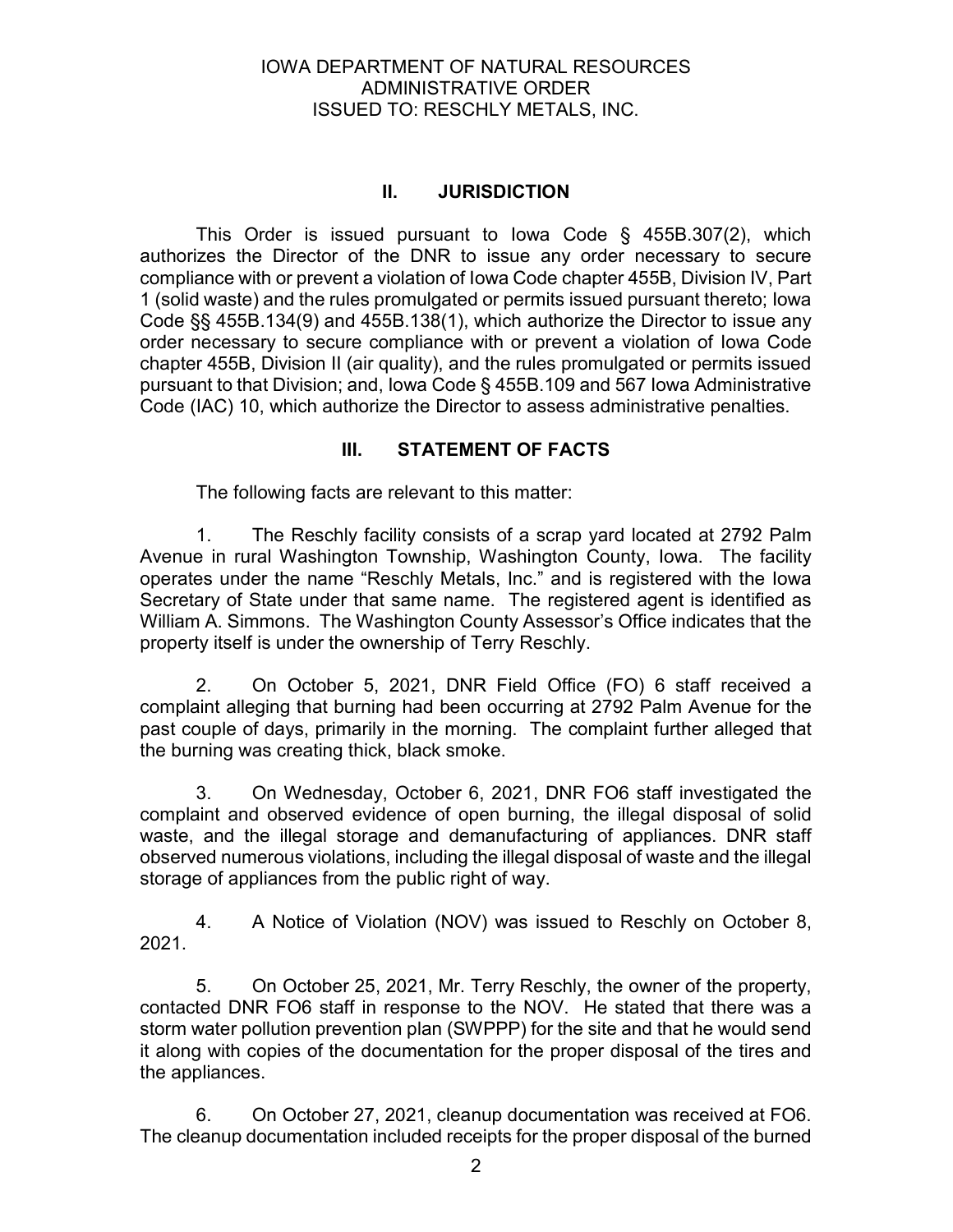and unburned tires, appliances, and engine parts. Also included was a copy of the facility's SWPPP.

7. On November 17, 2021, FO6 staff, at the invitation of the property owner, conducted a follow-up visit to the facility to evaluate the cleanup. Based on observations made during the site visit, the items of concern appeared to have been cleaned up.

8. Efforts to reach a settlement of this matter were unsuccessful. As such, the DNR determined that the issuance of this Order was necessary.

# IV. CONCLUSIONS OF LAW

1. Iowa Code § 455B.301(23) defines solid waste as garbage, refuse, rubbish, and other similar discarded solid or semi-solid materials including but not limited to materials resulting from industrial and commercial activities such as construction and demolition debris.

2. Iowa Code § 455B.307(1) prohibits a person from dumping or depositing, or permitting the dumping or depositing, of any solid waste at any place other than a sanitary disposal project approved by the Director of the DNR. The above-stated facts establish a violation of this statutory prohibition.

3. Iowa Code § 455B.304 provides that the Environmental Protection Commission (Commission) shall establish rules governing the handling and disposal of solid waste, including appliances. The Commission has adopted such rules at 567 IAC chapters 100-123.

4. The Commission has adopted 567 IAC 100.4, which prohibits the illegal disposal of solid wasted. The above-stated facts establish violations of this provision.

5. The Commission has adopted 567 IAC 118.2(2), which requires a person to obtain an appliance de-manufacturing permit (ADP) from the DNR before conducting any de-manufacturing activities. The above-stated facts establish violations of this regulatory prohibition.

6. The Commission has also adopted 567 IAC 118.4, which, in part, requires the handling and storage of appliances in a manner that will prevent damage to hazardous components, and limits the storage of appliances for more than 270 days. The above-stated facts establish violations of these regulatory provisions.

7. Finally, the Commission has adopted 567 IAC 23.2, which prohibits the open burning of combustible materials, including tires and other solid waste. The above-stated facts establish violations of this regulatory provision.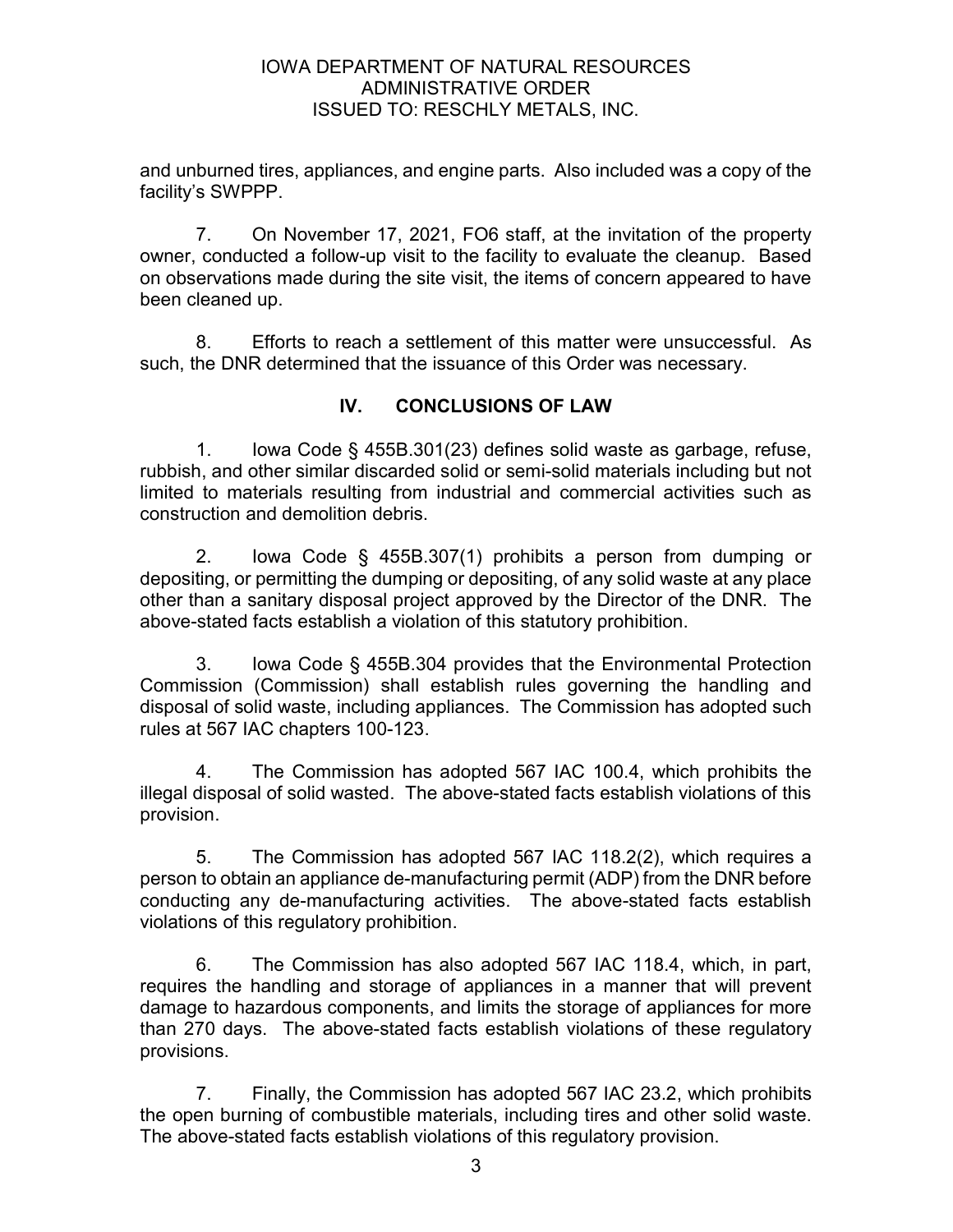# V. ORDER

## THEREFORE, the DNR orders the following:

1. Reschly will cease improper handling and storage of appliances and will comply with all applicable regulations in the future.

2. Reschly will cease and prevent the illegal open burning of combustible material and will comply with all applicable Iowa regulations in the future.

3. Reschly will comply with all requirements of the facility's SWPPP in the future.

4. Finally, Reschly will pay an administrative penalty of \$5,950.00 within 60 days of this Order being signed by the Director.

# VI. CIVIL PENALTY

1. Iowa Code § 455B.109 authorizes the Commission to establish by rule a schedule of civil penalties up to \$10,000.00 that may be assessed administratively. The Commission has adopted this schedule with procedures authorizing the Director to assess administrative penalties at 567 IAC 10.

2. Iowa Code § 455B.307(3) provides for civil penalties of up to \$5,000.00 per day for solid waste violations. Iowa Code § 455B.146 authorizes civil penalties of up to \$10,000.00 per day for air quality violations.

3. 567 IAC 10 establishes the criteria that the DNR must consider in determining whether an administrative penalty is warranted, and if so how much the penalty should be. The general categories for consideration are the economic benefit of the alleged non-compliance by the violator, the gravity of the alleged violation, and the culpability of the violator. The administrative penalty assessed by this Order is determined as follows:

a) Economic Benefit: 567 IAC chapter 10 requires that the DNR consider the costs saved or that were likely to be saved by noncompliance. 567 IAC 10.2(1) states that "where the violator received an economic benefit through the violation or by not taking timely compliance or corrective measures, the department shall take enforcement action which includes penalties which at least offset the economic benefit." 567 IAC 10.2(1) further states, "reasonable estimates of economic benefit should be made where clear data are not available."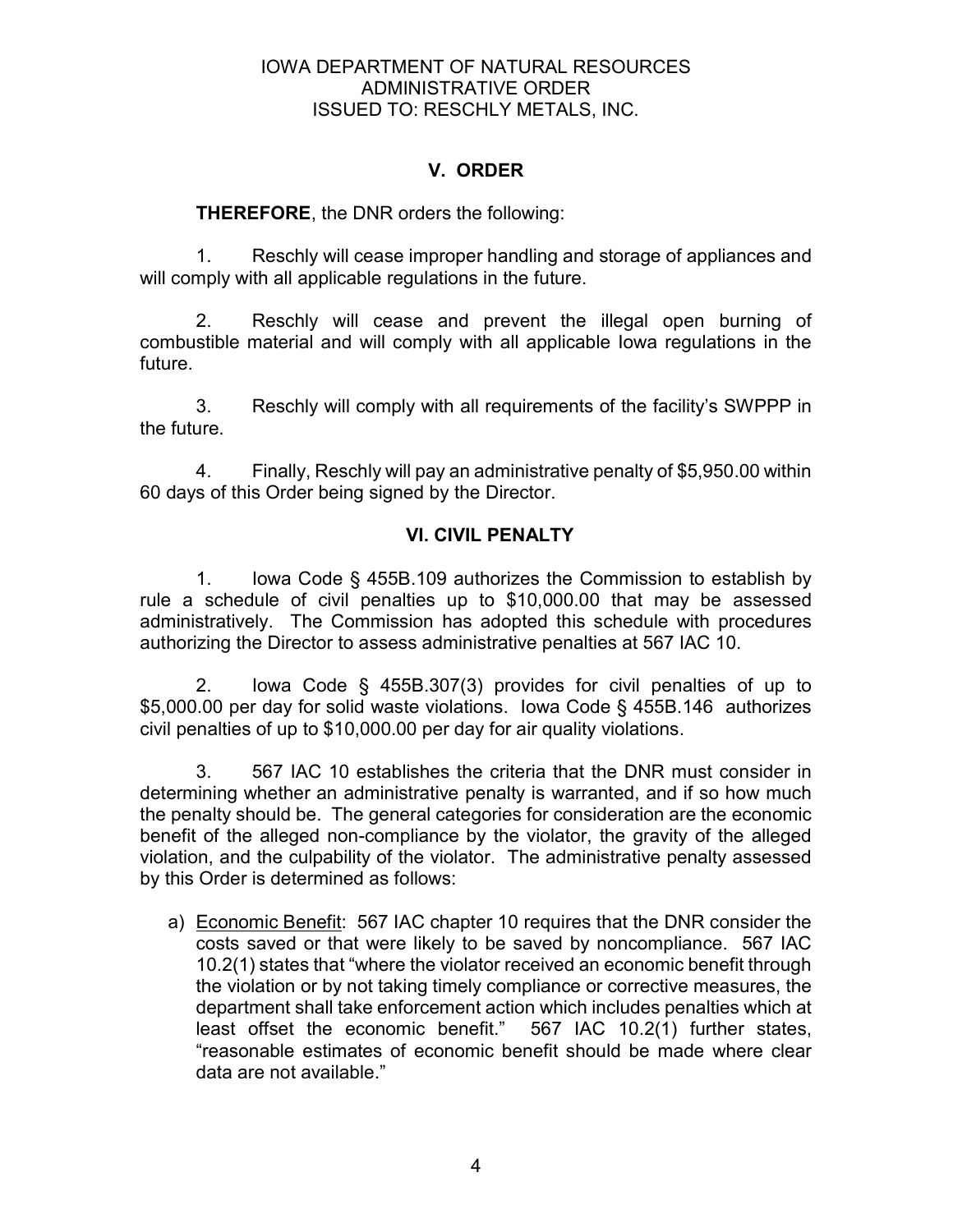DNR staff estimate that at least 100 tires had been burned in a burn-pit at the facility. The average cost to properly dispose of tires is \$5.00 per tire resulting in an economic benefit of \$500.00.

Further, there was evidence that the facility was storing and demanufacturing appliances. Staff noted approximately 28 units at the facility. Estimated disposal costs saved at the time was \$350.00, plus approximately \$100.00 in transportation costs.

As such, \$950.00 is assessed for this factor.

b) Gravity of the Violations: Elements to consider when determining the gravity of a violation include the actual or threatened harm to the environment or public health and safety, and whether the violation threatens the integrity of the regulatory program.

The open burning of tires results in highly toxic emissions impacting both public health and the environment. Major byproducts and heavy metals from burning tires include cadmium, chromium, nickel and zinc, Volatile Organic Compounds (VOCs), Semi-volatile Organic Compounds (SVOCs), Polynuclear Aromatic Hydrocarbons (PAHs), particulate matter, carbon monoxide, sulfur, nitrogen oxides, acid gasses, sulfates and many others.

The violations or air quality, solid waste, and appliance demanufacturing regulations, if not penalized, would encourage other individuals and facilities to follow suit, threatening the integrity of these regulatory programs.

As such, \$2,000.00 is assessed for this factor.

c) Culpability: The factors to be considered in determining the culpability of the violator include the degree of intent or negligence of the violator, and whether the violator has taken remedial measures to address the harm caused by the violations.

This facility was instructed in a letter dated June 22, 2006, to not dispose of any solid waste via burning or burying. Furthermore, the facility was also instructed in that same letter to remove discarded appliances, to properly dispose of PCB-containing capacitors, and to properly store items.

As such, \$3,000.00 is assessed for this factor.

## VII. APPEAL RIGHTS

 This Order is subject to appeal pursuant to Iowa Code § 455B.110 and the contested case rules promulgated pursuant to that section. An appeal must be received by the DNR within 60 days of the date this Order issued, at which time a